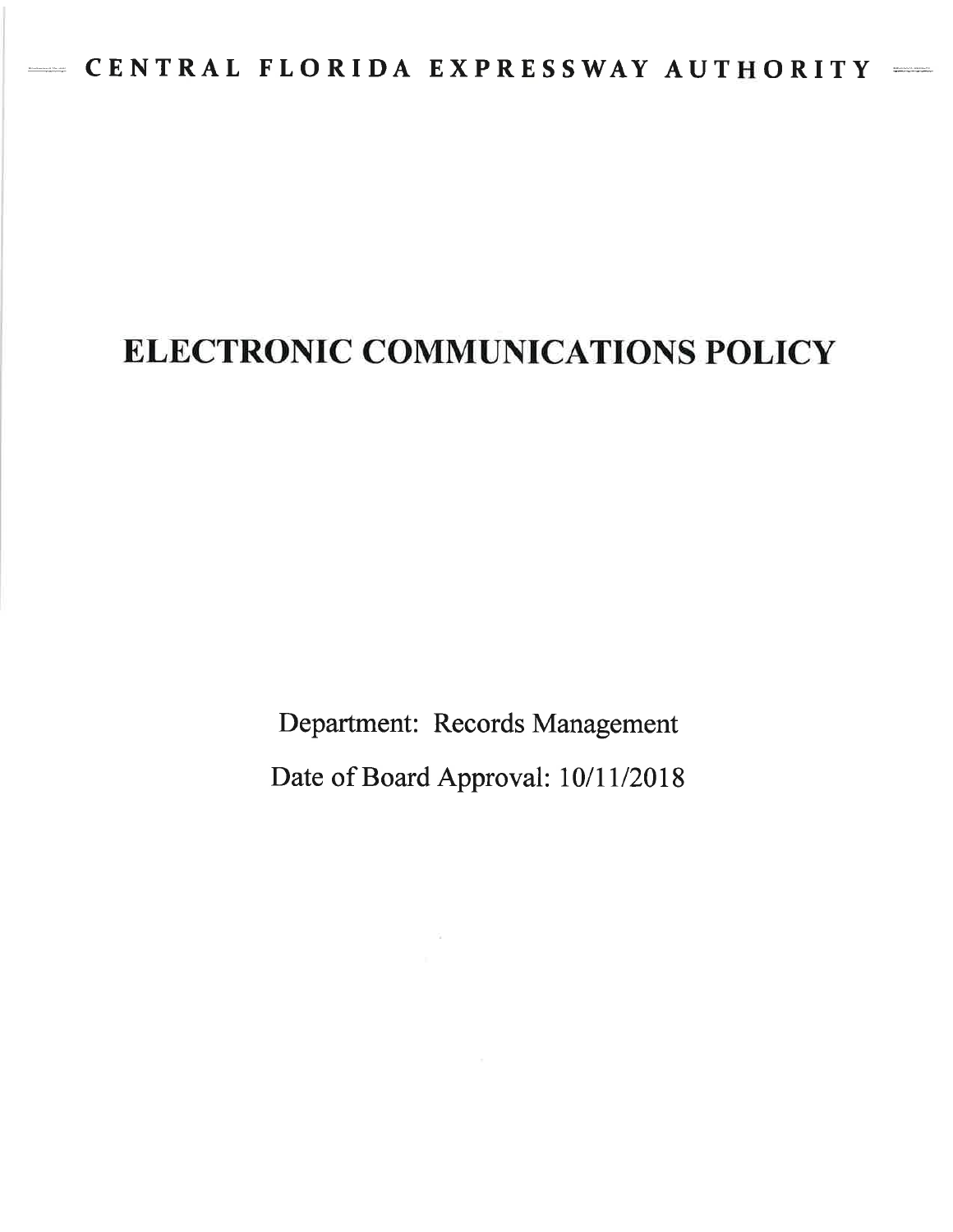#### Records & Information Management Electronic Communications Policy

#### **Contents**

- I. Statement of Policy
- II. Purpose
- III. Scope
- IV. Authority
- V. Definitions
- VI. E-mail / Electronic Messages as a Public Record
- VII. Use of E-mail System
- VIII. Use of Electronic Messaging Systems
- IX. Prohibited Uses of E-mail System
- X. No Right of Privacy
- XI. Retention Requirements for E-mail / Electronic Messaging
- XII. Violation
- XIII. Effective Date and Repeal

# I. STATEMENT OF POLICY:

It is the intent of the Central Florida Expressway Authority ("CFX") to provide an electronic messaging ("E-mail") system as an additional means of communication for employees to use while conducting CFX business. E-mail messages are public records and follow the same guidelines, retentions, and exemptions stated in the Florida Public Records Law, Chapter 119, Florida Statutes. The E-mail system is not intended to be a record repository for the storage of electronic messages, rather it is to be utilized as a means for transmitting messages which are primarily defined as transitory messages.

The same rules that apply to E-mail, as related to Florida's Public Records Law requirements for access, retention, and disposition, will be applied to all CFX electronic messaging platforms including instant messaging, text messaging (such as SMS or Blackberry PIN), multimedia messaging (such as MMS), and chat messaging.

CFX will manage all electronic messages as a public record in accordance with Florida's Public Records law as codified in Chapter 119, Florida Statutes. Upon request these electronic messages will be accessible for inspection, copying, and/or duplication within a reasonable time and under reasonable conditions.

Electronic messages will be captured by the IT Department and retained according to the applicable records retention schedule as described in this policy. The systematic deletion of CFX electronic messages will be conducted in compliance with applicable state disposal requirements and other CFX RIM Procedures.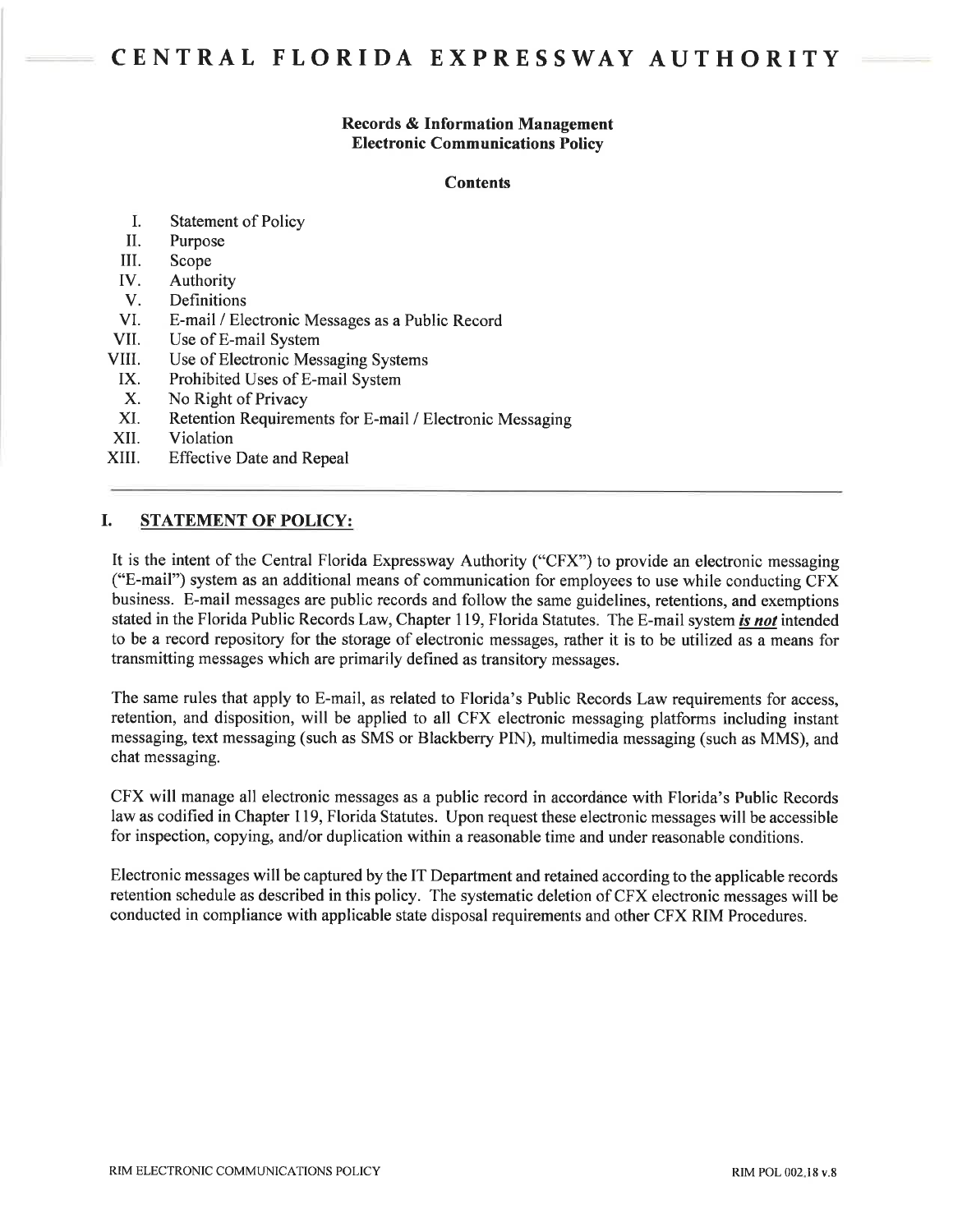#### il. PURPOSE:

The purpose of this policy is to

Ensure CFX employees, committee appointees, governing body members, publicly created advisory boards, and private organizations, including contractors that have been delegated the authority to perform some governmental function ("Users") comply with Florida's Public Records Law, Chapter 119, Florida Statutes, when utilizing CFX's E-mail system and other electronic messaging systems;

Ensure users understand and limit the use of E-mail and electronic messaging to communications defined as transitory messages.

Ensure users properly manage and retain E-mail and electronic messages as public records in accordance with the Florida Public Records Laws as well as any other applicable statutes and rules.

Ensure proper usage of CFX's E-mail and electronic messaging systems and that users understand the types of electronic communications usage which is considered inappropriate and a violation of this policy.

Ensure users understand they should prepare E-mail and electronic messages with the same level of professionalism and courtesy as they would exercise for any other type of written communication.

#### ilI. SCOPE:

This policy provides guidelines for the proper use, management and retention of electronic mail ("E-mail") messages as public records within the Central Florida Expressway Authority ("CFX"). This policy applies to all CFX employees, committee appointees, governing body members, publicly created advisory boards, and private organizations, including contractors that have been delegated the authority to perform some governmental function ("Users") utilizing CFX's E-mail system in the conduct of their official duties as prescribed by law.

Additionally, this policy includes and applies to CFX's other electronic messaging platforms, including instant messaging, text messaging, (such as SMS or Blackberry PIN), multimedia messaging (such as MMS), and chat messaging as related to Florida's Public Records Law requirements for access, retention, and disposition.

This policy does not provide specific procedures for system backup and recovery.

# IV. AUTHORITY:

- o Chapters 119 and 257.36, Florida Statutes
- o Rule lB-24, Florida Administrative Code
- Section 24(a), Art I of the State Constitution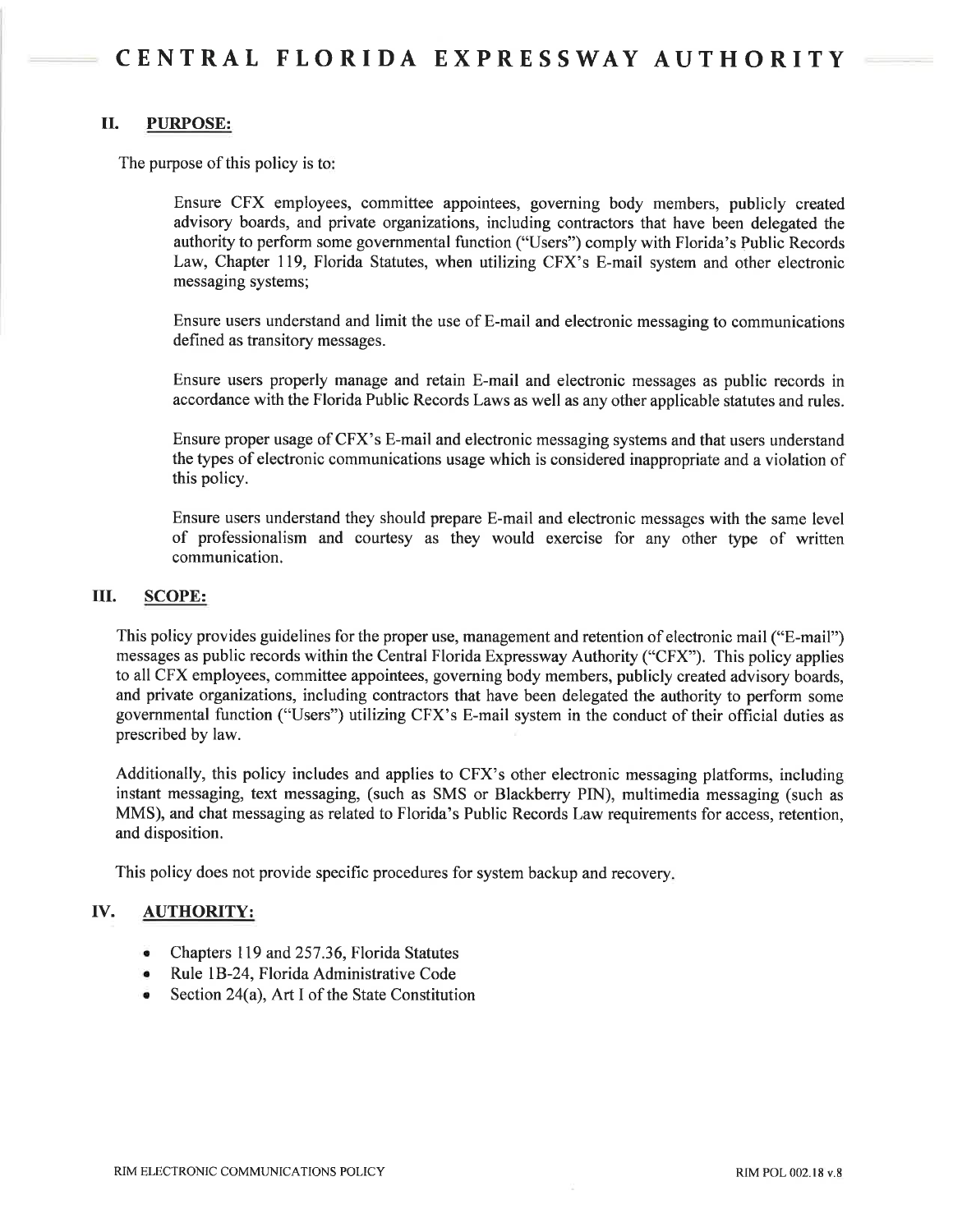# V. DEFINITIONS:

The definitions set forth in section 119.011, Florida Statutes, Rule lB-24, of the Florida Administrative Code, and the General Records Schedule (GS I -SL) for State and Local Government Agencies as amended from time to time, are incorporated herein by reference for the terms below.

"Administrator Records: Agency Director/Program Manager" consists of office files documenting the substantive actions of elected official or appointed program managers or agency directors and constitute the official record of an agency's performance of its functions and formulation of policy and program imitative.

"Correspondence and Memoranda: Administrative" consists of routine correspondence and memoranda of a general nature that are associated with administrative practices or routine office activities and issues but that do not create policy or procedure, document the business or a particular program, or act as a receipt.

"Correspondence and Memoranda: Program and Policy Development consists of correspondence and memoranda documenting policy development, decision-making, or substantive programmatic issues, procedures, or activities.

"Electronic Records" means any information that is recorded in machine readable form.

"Electronic Messages" written communication created or received via instant messaging, text messaging, (such as SMS or Blackberry PN), multimedia messaging (such as MMS), and chat messaging.

"E-mail" is the electronic transfer of information, typically in the form of electronic messages, memoranda, and attached documents, from a sending party to one or more receiving parties by means of an intermediated telecommunications system.

"Exempt" means public records that have been identified in Chapter 1 19 or other applicable Florida Statutes as exempt from public disclosure.

"Public Records" means all documents, papers, letters, maps, books, tapes, photographs, films, sound recordings, data processing software, or other material, regardless of the physical form, characteristics, or means of transmission, made or received pursuant to law or ordinance or in connection with the transaction of official business by any agency.

"Record Series" means a group of related public records arranged under a single filing arrangement or kept together as a unit (physically or intellectually) because they consist of the same form, relate to the same subject or function, result from the same activity, document a specific type of transaction, or have some other relationship arising from their creation, receipt, or use.

"Record Retention Schedule" means retention requirements established by the Florida Department of State for public records held by a specific agency within the state of Florida indicating the minimum time such records must be kept.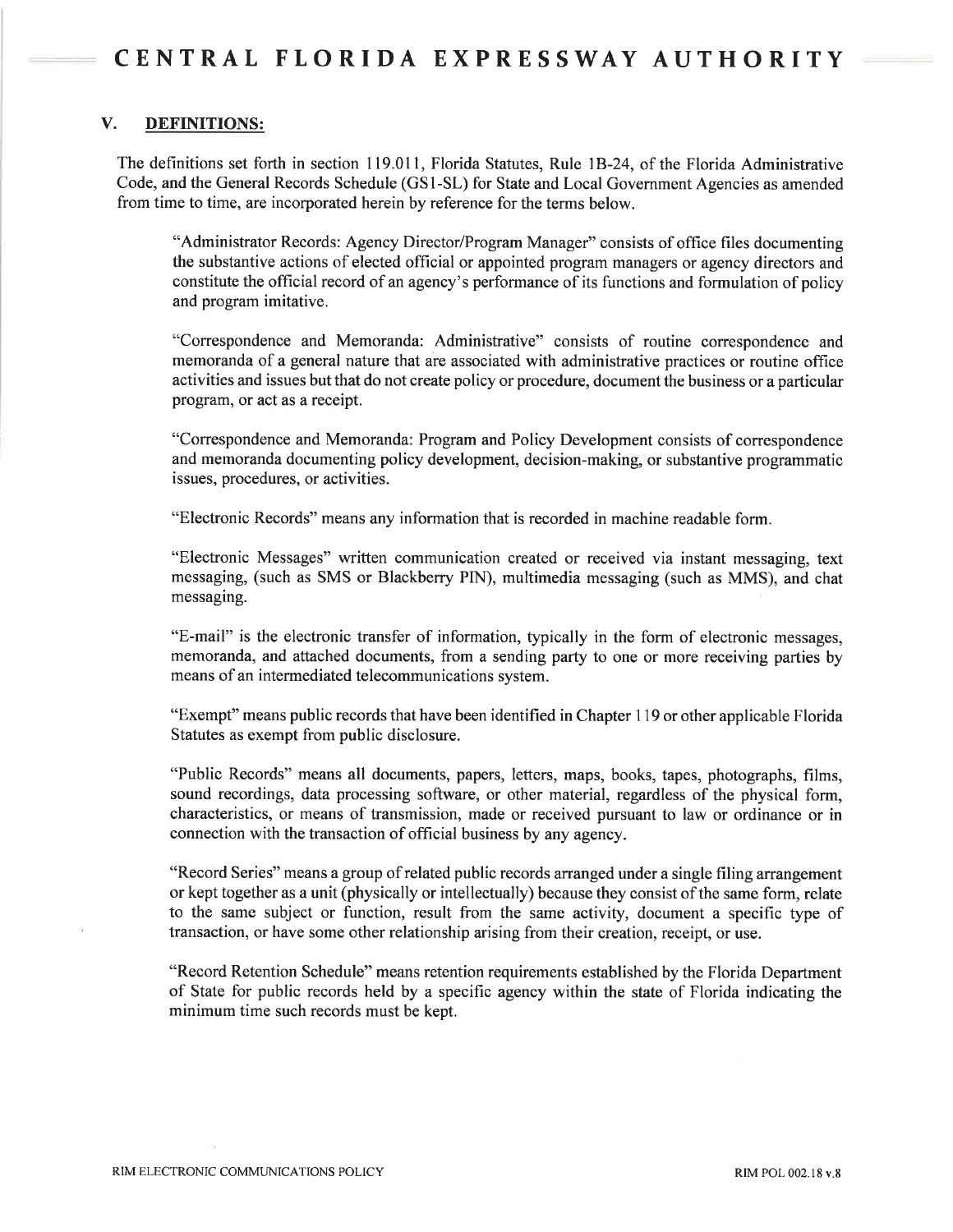"Transitory Message" means records that are created primarily to communicate information of short-term value. "Transitory" refers to short-term value based on the content and purpose of the message, not the format or technology used to transmit it. Examples of transitory messages include, but are not limited to, reminders to employees about scheduled meetings or appointments, most telephone messages (whether in paper, voice mail, or other electronic form), announcements or office events such as holiday parties or group lunches, and recipient copies not intended to formalize or perpetuate knowledge and do not set policy, establish guidelines or procedures, certifu a transaction, or become a receipt.

# VI. E-MAIL / ELECTRONIC MESSAGES AS A PUBLIC RECORD:

E-mails and/or electronic messages created or received by CFX employees, committee appointees, governing body members, publicly created advisory boards, and private organizations, including contractors that have been delegated the authority to perform some governmental function in connection with the transaction of official business of CFX are public records and are subject to disclosure in the absence of an exemption.

E-mails and/or electronic messages created or received for personal use are not generally considered public records and do not fall within the definition of public records by virtue of their placement on a CFX owned computer system. However, if CFX discovers misuse of the E-mail system or electronic messaging systems, personal E-mails or electronic messages that are identified as being in violation of CFX policy may become public record as part of an investigation.

#### VII. USE OF E-MAIL SYSTEM:

CFX's E-mail system is to be used to conduct official CFX business and is not to be used for any other purposes, unless expressly approved and authorized by CFX management. E-mail may be used to communicate with CFX personnel and with other public and private entities to conduct official CFX business.

Incidental, personal use of the CFX E-mail system is permitted, however the personal use must be brief, must not interfere with the employee's work or the work of others, must not subject CFX to any additional cost, and must not be prohibited by this policy or any federal, state or local law, statute, ordinance, rule or regulation.

# VIII. USE OF ELECTRONIC MESSAGING SYSTEMS:

As stated previously, the same rules apply to all CFX electronic messaging systems including instant messaging, text messaging, multimedia messaging, chat messaging, as well as to any other electronic messaging systems not yet created or used at this time.

# IX. PROHIBITED USES OF E-MAIL SYSTEM:

CFX's E-mail system shall not be used for any unauthorized purposes including, but not limited to

Sending solicitations including, but not limited to, advertising the sale of goods or services or other commercial activities, which have not been approved by CFX.

Sending copies of documents in violation of copyright laws or licensing agreements.

Sending information or material prohibited or restricted by govemment security laws or regulations.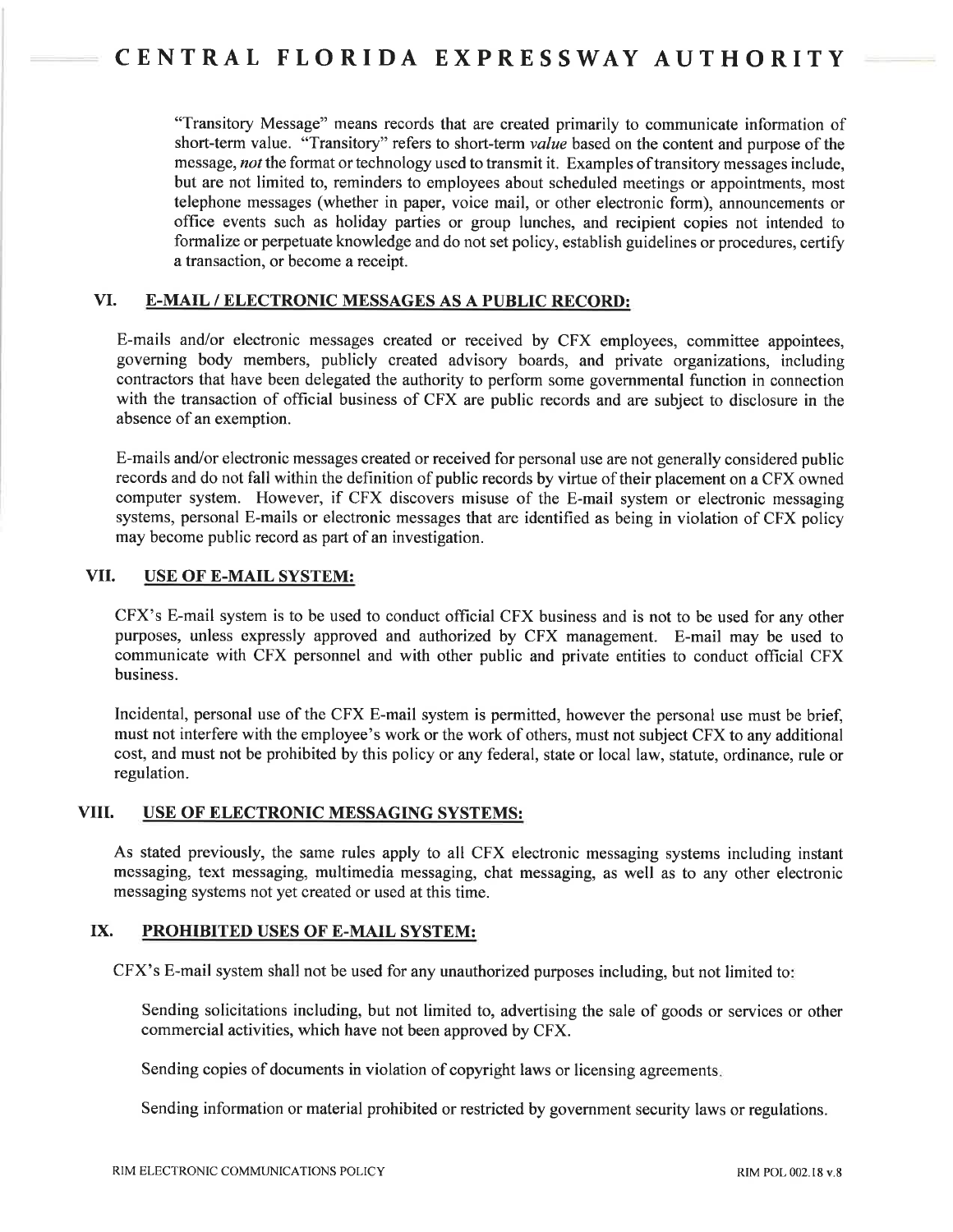Sending information or material which may reflect unfavorably on CFX or adversely affect CFX's ability to carry out its mission.

Sending information or material which may be perceived as representing CFX's official position on any matter when authority to disseminate such information has not been expressly granted.

Sending confidential or proprietary information or data to persons not authorized to receive such information, either within or outside of CFX.

Sending messages or requesting information or material that is *fraudulent*, *harassing*, *obscene*, offensive, discriminatory, lewd, sexually suggestive, sexually explicit, pornographic, intimidating, defamatory, derogatory, violent or which contains profanity or vulgarity, regardless of intent. Among those which are considered offensive include, but are not limited to, messages containing jokes, slurs, epithets, pictures, caricatures, or other material demonstrating animosity, hatred, disdain or contempt for a person or group of people because of race, color, age, national origin, gender, religious or political beliefs, marital status, disability, sexual orientation or any other classification protected by the law.

Sending messages or requesting information reflecting or containing chain letters or any illegal activity, including, but not limited to gambling.

Sending or requesting information or material that proselytizes or promotes a religious or political view, cause, position or action.

# X. NO RIGHT TO PRIVACY:

CFX employees, committee appointees, governing body members, publicly created advisory boards, and private organizations, including contractors that have been delegated the authority to perform some governmental function, have no right of personal privacy in any material created, stored in, received or sent over CFX's IT systems or services. CFX reserves and may exercise the right, at any time and without prior notice or permission, to intercept, monitor, access, search, retrieve, record, copy, inspect, review, block, delete or disclose any electronic communications or material created, stored in, received, or sent over CFX's IT systems or services.

# XI. RETENTION REOUIREMENTS FOR E-MAIL / ELECTRONIC MESSAGING:

All public records must have an approved record retention schedule in place before they can be destroyed or otherwise disposed. Retention periods are determined by the content, nature and purpose of the records and are set based on their legal, fiscal, administrative and historical values, regardless of their form.

CFX will apply record series rules to the agency's E-mail system as well as to any other identifiable electronic messaging systems to ensure systematic disposition pursuant to law. All public business conducted via E-mail should be done within CFX's E-mail system.

CFX employees shall not use personal E-mail accounts to conduct official CFX business. However, in the event a CFX employee receives an E-mail for official CFX business at hislher personal E-mail account, he/she must forward that E-mail to his/her CFX E-mail account for proper retention.

This same rule applies to instant messages, text messages, multimedia messages, chat messages, or other electronic messaging systems not yet created, if these types of messages are sent or received on a personal device. These electronic messages must be forwarded to his/her CFX account for proper retention.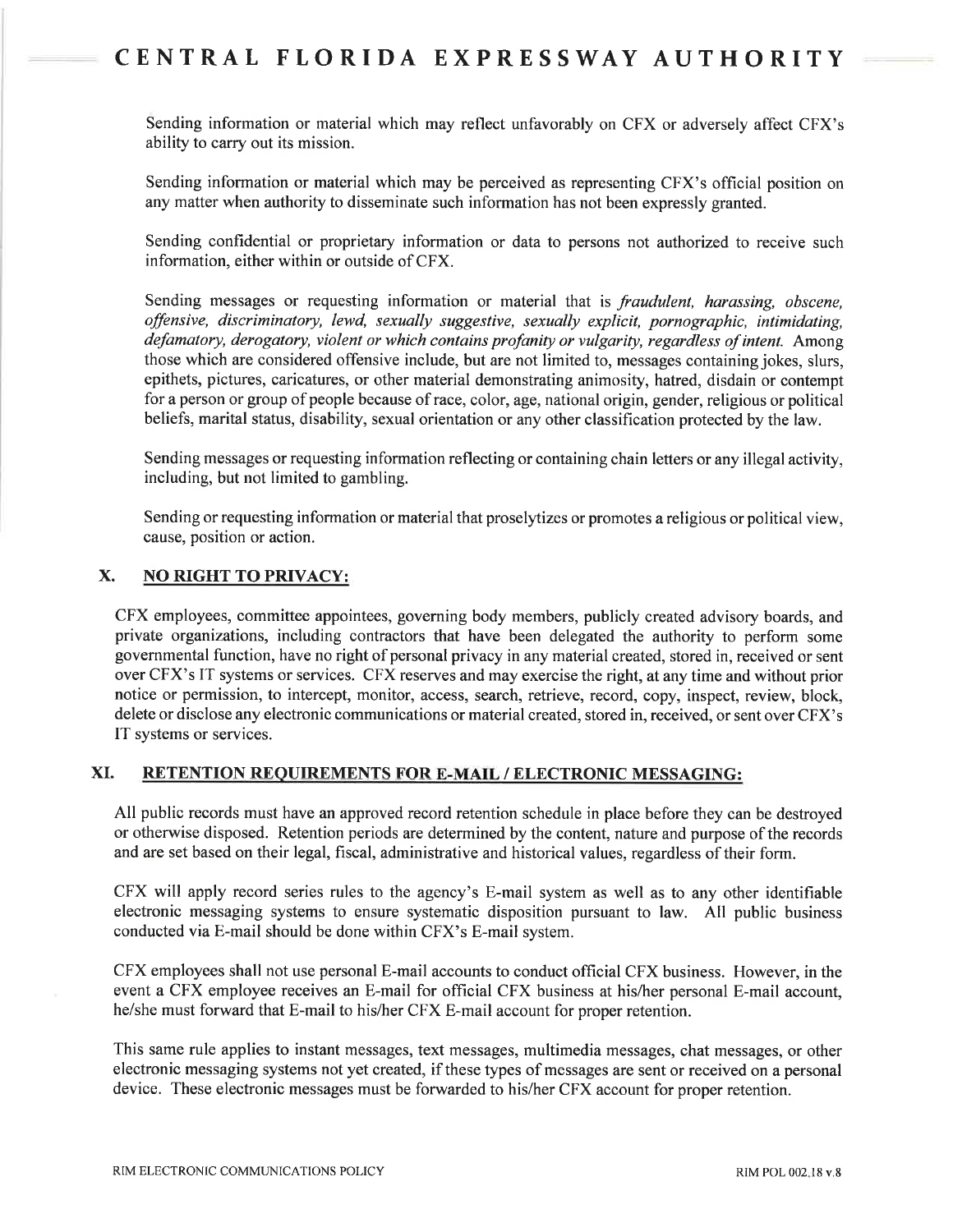CFX will systematically dispose of E-mail and electronic messages utilizing the available software tools and applications which currently manage CFX's E-mails and electronic messages. CFX ensures it has controls in place to suspend the systematic disposal of its E-mail and electronic messaging systems in response to any legal hold or other valid preservation requests. Upon the expiration of any legal hold or preservation request, CFX will resume with the systematic disposal of its E-mail and electronic messages.

# XII. VIOLATION

Violation of this policy may result in disciplinary action, up to and including termination of employment as well as those penalties prescribed by section I19.10, Florida Statutes.

#### XIII. EFFECTIVE DATE AND REPEAL

This policy shall become effective upon adoption by the CFX governing body and shall supersede and repeal in its entirefy any previously adopted policies to the extent they may conflict with the provisions contained herein.